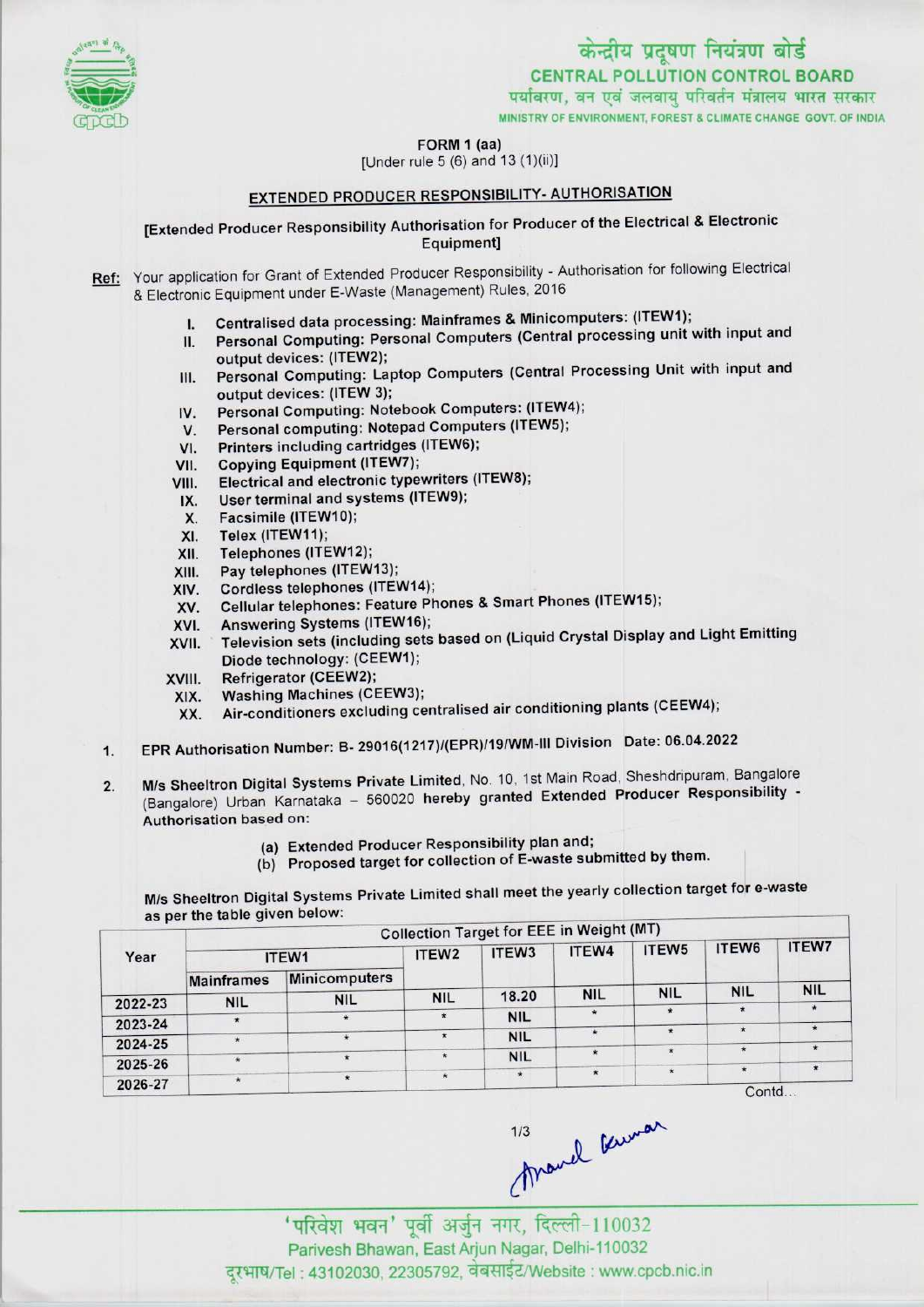

| Year    | <b>Collection Target for EEE in Weight (MT)</b> |            |               |            |               |            |               |                          |                        |  |
|---------|-------------------------------------------------|------------|---------------|------------|---------------|------------|---------------|--------------------------|------------------------|--|
|         | ITEW8                                           | ITEW9      | ITEW10        | ITEW11     | ITEW12        | ITEW13     | ITEW14        | ITEW15                   |                        |  |
|         |                                                 |            |               |            |               |            |               | Feature<br><b>Phones</b> | Smart<br><b>Phones</b> |  |
| 2022-23 | <b>NIL</b>                                      | <b>NIL</b> | <b>NIL</b>    | <b>NIL</b> | <b>NIL</b>    | <b>NIL</b> | <b>NIL</b>    | <b>NIL</b>               | <b>NIL</b>             |  |
| 2023-24 | $^\star$                                        | $\star$    | $\pmb{\star}$ | $\star$    | $\pmb{\star}$ | $\star$    | $\pmb{\star}$ | $\star$                  | $\star$                |  |
| 2024-25 | $\star$                                         | $\star$    | $\star$       | $\star$    | $\star$       | $\star$    | $\star$       | $\star$                  | $\star$                |  |
| 2025-26 | $\star$                                         | $\star$    | $\star$       | $\star$    | $\star$       | ×          | $\star$       | $\star$                  | $\star$                |  |
| 2026-27 | $\star$                                         | $\star$    | $\star$       | $\star$    | $\star$       | $\star$    | $\star$       | $\star$                  | $\star$                |  |

| Year    |                    | <b>Collection Target for EEE in Weight (MT)</b> |                   |                   |            |  |  |  |
|---------|--------------------|-------------------------------------------------|-------------------|-------------------|------------|--|--|--|
|         | ITEW <sub>16</sub> | CEEW <sub>1</sub>                               | CEEW <sub>2</sub> | CEEW <sub>3</sub> | CEEW4      |  |  |  |
| 2022-23 | <b>NIL</b>         | <b>NIL</b>                                      | <b>NIL</b>        | <b>NIL</b>        | <b>NIL</b> |  |  |  |
| 2023-24 |                    |                                                 |                   |                   |            |  |  |  |
| 2024-25 |                    |                                                 |                   |                   |            |  |  |  |
| 2025-26 |                    | $\star$                                         | $\star$           | $\star$           |            |  |  |  |
| 2026-27 |                    |                                                 |                   |                   |            |  |  |  |

\*Collection target will be fixed after submission of sales data.

- 3. The Authorisation shall be valid for a period of five (5) years from date of issue with following conditions:
	- i. You shall strictly follow the approved Extended Producer Responsibility plan, a copy of which is enclosed herewith as Enclosure-I;
	- ii. You shall ensure that collection mechanism or collection Centres are set up or designated as per the details given in the Extended Producer Responsibility plan and that shall be completed before the proposed dates if any in the EPR Plan (list of collection Centres and the toll free numbers for reverse logistics enclosed);
	- iii. You shall ensure that all the collected e-waste is channelized to your recycler M/s Sheeltron Digital Systems Pvt. Ltd. 27, Maney Estate, Sy No. 121, Kumabalgoudu, Bangalore, 560074 and records shall be maintained at recycler/dismantler and your end;
	- iv. You shall maintain records, in Form-2 of these Rules, of e-waste and make such records available for scrutiny by Central Pollution Control Board;
	- v. You shall file annual returns in Form-3 to the Central Pollution Control Board on or before 30th day of June following the financial year to which that returns relates.

#### vi. General Terms & Conditions of the Authorisation:

- a. The authorisation shall comply with provisions of the Environment (Protection) Act, 1986 and the E-waste (Management) Rules,2016 made there under;
- b.The authorisation or its renewal shall be produced for inspection at the request of an officer authorised by the Central Pollution Control Board;
- c.Any change in the approved Extended Producer Responsibility plan should be informed to Central Pollution Control Board within 15 days on which decision shall be communicated by Central Pollution Control Board within sixty days;
- d. It is the duty of the authorised person to take prior permission of the Central Pollution Control Board to close down any collection centre/points or any other facility which are part of the EPR plan;

213 Kuman Contd...